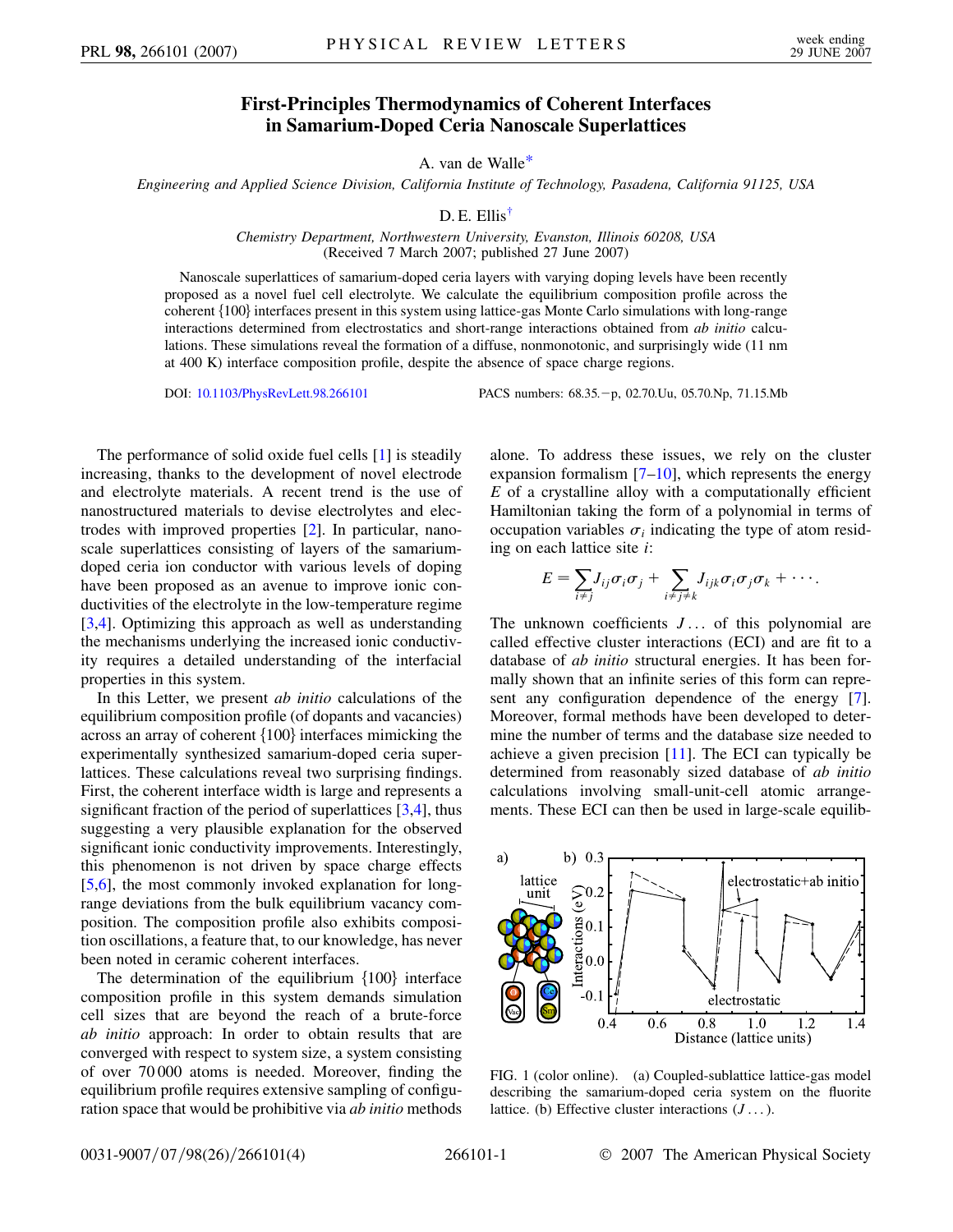rium lattice-gas Monte Carlo (MC) simulations of the interface, without necessitating large-scale *ab initio* calculations.

Because of the dual-sublattice nature of the doped ceria system [see Fig.  $1(a)$ ], we employ a generalization of the cluster expansion designed to handle coupled sublattices [\[12\]](#page-3-11). In addition, the infinite-range electrostatic interactions are explicitly taken into account. The difference between the total and the electrostatic energies is represented via a short-range cluster expansion. The prefactor in the Coulomb potential is adjusted so as to obtain the shortest-range ECI possible. This approach allows for deviation from the vacuum permittivity, which can arise from the screening of the charges via polarizability of intervening electronic shells (reflecting the macroscopic dielectric constant of the material) or from the finite size of each atom's charge distribution. The fitted prefactor in the Coulomb potential is 20 smaller than its value in vacuum (corresponding to a relative permittivity of 20). In the Monte Carlo simulations, the electrostatic energy is efficiently calculated via reciprocal-space summations using the updating algorithm described in Ref. [\[13\]](#page-3-12).

Long-range elastic interactions can also be explicitly included in the cluster expansion using a reciprocal-space representation of the so-called *constituent strain* energy [\[14\]](#page-3-13). While elastic interactions are important to take into account in interfacial thermodynamics studies when the atomic size mismatch is large [[15\]](#page-3-14), we do not include these contributions here, because the lattice mismatch between the two phases we consider is very small (less than 0.4%) and because we do not see any evidence of residual longrange interactions once the long-range electrostatic contributions are subtracted.

Our database of 71 structures contains 61 structures that are ''charge-balanced'' (i.e., they have a charge of zero if all species take their nominal charges of  $+4$ ,  $+3$ , and  $-2$ for Ce, Sm, and O, respectively). This oversampling improves accuracy in the region that will be mostly sampled in the Monte Carlo simulations. A few ''off-chargebalance'' structures (10) are also included to ensure that the ECI can accurately model the energetics of the system even when the system locally fluctuates away from perfect charge balance. Of course, the term off-charge-balance structure is a misnomer, since deviations from the nominal charges due to charge transfer necessarily take place to maintain overall charge balance (in reality and in the *ab initio* calculations).

Figure  $1(b)$  shows the decomposition of the effective cluster interactions into electrostatic and nonelectrostatic components. Although the nonelectrostatic corrections appear small in magnitude, they cannot simply be neglected. They are responsible for stabilizing the ordered compounds that form in this system at low temperatures and control the order-disorder transition temperatures for each of these ordered compounds. The fact that all interactions are pairwise is not an imposed approximation. The terms to include in the cluster expansion were selected according to the cross-validation criterion [\[11\]](#page-3-10), which showed that including three-body, four-body, etc., interactions did not significantly improve the predictive power of the cluster expansion.

The *ab initio* calculations were performed with the VASP package [\[16\]](#page-3-15) using the projector augmented wave method, while all of the remaining steps (structural database generation, fit of the cluster expansion, and lattice-gas Monte Carlo simulations) were carried out with the Alloys Theoretic Automated Toolkit [[11](#page-3-10),[17](#page-3-16)–[19](#page-3-17)]. The parameters controlling the accuracy of the simulations are given in Table [I.](#page-1-0)

The cluster expansion and Monte Carlo simulations first enable us to investigate the phase equilibria in this system. It is well established that the oxygen-vacancy sublattice undergoes a phase separation at high oxygen content. In pure CeO<sub>y</sub>, this miscibility gap is centered around  $y =$ 1.93 [[20](#page-3-18)], while in  $Ce<sub>0.818</sub>Sm<sub>0.182</sub>O<sub>v</sub>$ , it is centered around  $y = 1.79$  [[21](#page-3-19)]. Our calculations confirm the presence of this miscibility gap and further predict that, in thermodynamic equilibrium, phase separation should take place on the cation sublattice as well. We predict that this miscibility gap closes at around 1000 K. This miscibility gap on the cation sublattice has apparently not been noted in experimental investigations, perhaps due to the slower diffusion kinetics on the cation sublattice associated with the absence of vacancies. Nevertheless, our results suggest that, after prolonged operation at high temperature, phase separation should occur in the electrolyte. It is physically plausible that the oxygen sublattice phase separation would drive a cation sublattice phase separation, as this would allow all species to regain their nominal charge and to reduce the electrostatic energy of the system.

<span id="page-1-0"></span>TABLE I. Calculation parameters. The convention used to describe the *k*-point mesh density is described in Ref. [\[18\]](#page-3-20). The cross-validation score measures the predictive power of the cluster expansion and is defined in Ref. [[11](#page-3-10)]. The supercell size is given in multiples of the conventional cubic unit cell.

| <i>Ab initio</i> calculations           |                        |
|-----------------------------------------|------------------------|
| Energy cutoff                           | 400 eV                 |
| $k$ -point mesh density                 | $1000/(atom^{-1})$     |
| Exchange-correlation functional         | <b>PW91</b>            |
| Cluster expansion construction          |                        |
| Number of structures in database        | 71                     |
| Number of clusters in cluster expansion | 20                     |
| Cross-validation score                  | $0.07$ eV              |
| Monte Carlo simulations                 |                        |
| Equilibration MC passes                 | 75                     |
| MC passes between interface snapshots   | 25                     |
| Supercell size                          | $8 \times 8 \times 96$ |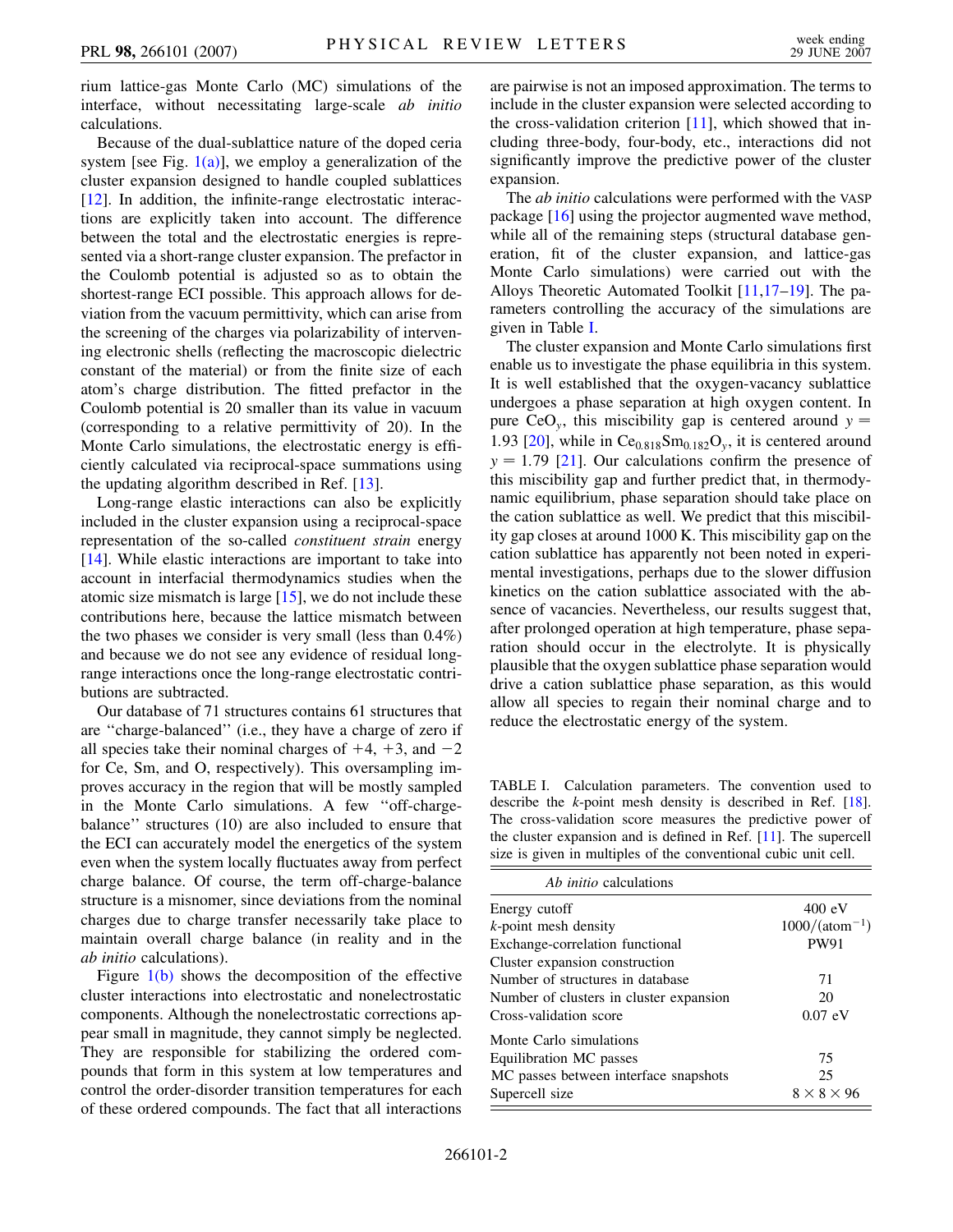Our simulations model an equilibrium between the disordered solid solutions at each side of this miscibility gap at 400 K, namely,  $Ce_{0.54}Sm_{0.46}O_{1.77}$  and  $Ce<sub>0.95</sub>Sm<sub>0.05</sub>O<sub>1.975</sub>$ . We consider an oxygen content such that the system is ''charge-balanced'' when the Ce, Sm, and O species are assigned nominal charges of  $+4$ ,  $+3$ , and  $-2$ , respectively. We used a relatively low temperature in order to obtain an interface sufficiently narrow to be fully contained in a unit cell of a manageable size. Partially converged simulations at higher temperatures indicate that the interface is even wider between 400 and 1000 K, although precisely quantifying by how much would have required significantly more computational resources. Nevertheless, even at 400 K, the interface is already sufficiently wide to enable us to conclude that most of the volume of the superlattice structure would have a vacancy concentration deviating from the bulk equilibrium values. The interface energy [\[22\]](#page-3-21) at 400 K is  $300 \pm 80$  mJ/m<sup>2</sup>, which is a fairly typical value for a solid-solid coherent interface [\[15](#page-3-14)[,23\]](#page-3-22).

Our calculated equilibrium composition profiles (see Fig. [2](#page-2-0)) exhibit two important characteristics. First, the 10%–90% width of the interface (i.e., the region where the composition deviates from the equilibrium bulk values by more than 10%) is 11 nm, which is very large. It is, for instance, much larger than the typical diffuse coherent interface in metal alloys (at most a few nanometers) [\[15](#page-3-14)[,24,](#page-3-23)[25](#page-3-24)]. Since the period of the superlattices described in Refs. [[3](#page-3-4),[4\]](#page-3-5) is of the order of 50 nm, a large fraction (about 0.44) of the volume of the electrolyte has a vacancy composition which is significantly affected by the interfa-

<span id="page-2-0"></span>

FIG. 2. Equilibrium composition profile. The solid line (with the ordinate on the left axis) gives *x* in the formula  $Ce_{x}Sm_{1-x}O_{y}$ , while the dotted line (with the ordinate on the right axis) gives *y*. The vertical scale of each curve is selected such that, when the two curves overlap, there is no net charge in that region in space. The profiles represent average compositions from 160 snapshots from the Monte Carlo simulations. The error bar represents  $2\sigma$ confidence intervals for the mean composition (nearly identical for Ce and O on the scales of the curves). One lattice unit is 5*:*44 A . The horizontal range of the plot covers half the period of the superlattice.

ces. This large diffuse interface width is not driven by the formation of a space charge: As seen in Fig. [2,](#page-2-0) the absolute values of the anion and cation contributions to the charge profile are nearly indistinguishable within the simulation noise. Note that this agreement is not an artifact of imposing charge neutrality of the whole system. Local deviations from charge neutrality are allowed but just happen to be very energetically costly in this system and are therefore very small in equilibrium.

Our situation is different from the well-known case where a net charge is trapped at a grain boundary [\[6,](#page-3-7)[26\]](#page-3-25) and screened by a region where the vacancy composition differs from the bulk equilibrium value. Here we have a coherent interface, and there is therefore nothing structurally different at the interface that could trap charge—all charges are free to move.

Interestingly, the interface brings the composition of the electrolyte close to the known optimal doping level corre-sponding to a composition of Ce<sub>0.818</sub>Sm<sub>0.182</sub>O<sub>1.909</sub> [\[27,](#page-3-26)[28\]](#page-3-27). Otherwise, the optimal doping level lies in the middle of a miscibility gap, indicating that, although alloys with such composition can be synthesized, they run the risk of phaseseparating after long term and high-temperature operation. In contrast, a superlattice structure locks in a composition profile that is close to optimal throughout most of the volume. While it can be argued that the true equilibrium state of the system would be a macroscopically phaseseparated system, this equilibrium appears difficult to reach from a superlattice-type initial state.

The second interesting feature of the composition profile is its nonmonotone nature. Clear oscillations in the profile can be seen near the interface, a feature that, to our knowledge, has never been noted in ceramic coherent interfaces. However, density oscillations are well known in other systems dominated by electrostatic interactions, such as liquid alkali metal surfaces [[29](#page-3-28),[30](#page-3-29)]. It has been clearly shown in these systems that such oscillations can arise when the free energy *F* of the system takes a general density-functional form (adapted from Ref. [[30\]](#page-3-29)):

<span id="page-2-1"></span>
$$
F = G[\rho_+, \rho_-] + \int [\rho_+(r) - \rho_-(r)] \phi(r) dr, \quad (1)
$$

where  $\rho_{+}(r)$  and  $\rho_{-}(r)$  are the densities of cation and anion, respectively,  $G[$  is a free energy functional of the cation and anion densities, and  $\phi(r)$  is the electrostatic potential (self-consistently determined from the densities). The free energy of the Sm-doped ceria system can be cast in this form as well, the only difference being that the ''densities'' would be defined on a discrete lattice rather than on a continuum. The functional  $G[$  could, in principle, be determined from our cluster expansion Hamiltonian via Monte Carlo thermodynamic integration, although this is not needed for our argument. Given this analogy, the elegant perturbative asymptotic approximation presented in Ref. [\[30\]](#page-3-29) can be used to obtain the equilibrium profile minimizing Eq.  $(1)$  $(1)$  $(1)$  as the solution to a system of three